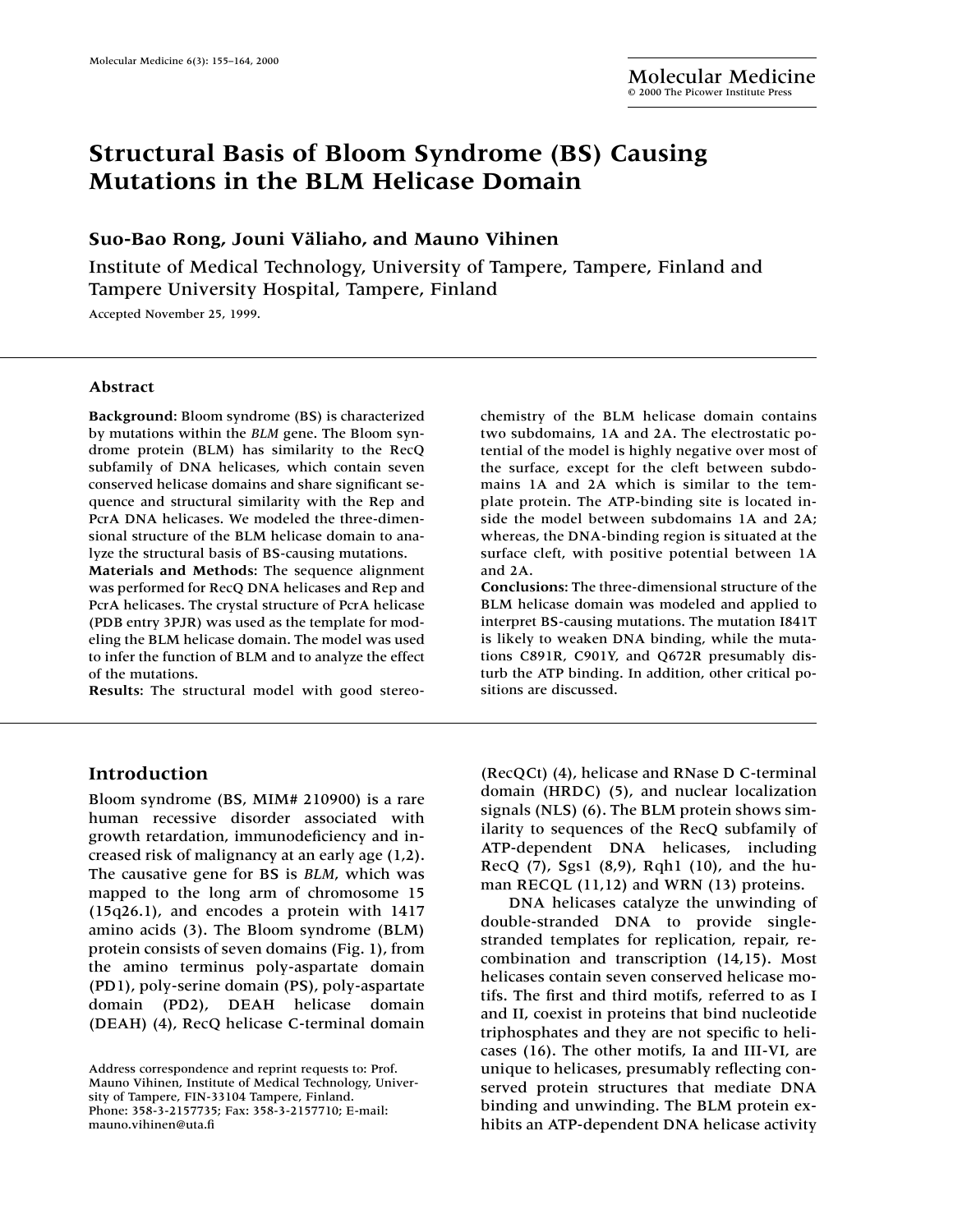

**Fig. 1. Schematic depiction of distribution of the wild-type BLM protein and identified mutant alleles.** All currently known mutations are presented in boxes according to convention used in Vihinen et al. (50). Insertions are marked with the "@" sign and deletions with "#" in front of the mu-

that unwinds DNA in a 3'–5' direction (17) like WRN (18) and Sgs1 proteins (19,20).

BLM mutations lead to excessive chromosome breakage and increased rates of sister chromatid interchange in somatic cells (2). Although many BS mutations truncate the BLM protein upstream of the helicase domain, four single amino acid substitutions in helicase domain, namely Q672R, I841T, G891E, and C901Y, have been reported on the human BLM (3,21,22) and three point mutations, K703A, Q680P, and I849T, on the mouse BLM (4). These substitutions abolish both ATPase and DNA unwinding activities of BLM protein.

Recently, the crystal structures were determined for *Escherichia coli* Rep (23) and *Bacillus stearothermophilus* PcrA DNA helicases (24–26). These DNA helicases share significant sequence and structural similarity and contain all the signature helicase motifs (23,24,27,28). The crystal structures, including complexes with single strand DNA (ssDNA), provide insights into the interactions of helicases with DNA. The ssDNA binding involves residues from the helicase motifs Ia, III and V; whereas, the ATP binding involves the helicase motifs I and IV. Additionally, mutations in a number of conserved helicase motifs around the ATPase active site were characterized for Rep and PcrA DNA helicases and revealed possible roles for amino acid residues in the active site (23,25,26).

tation site. If the mutation causes a stop codon, it is marked with X and the number of the codon with the newly introduced stop codon. The mutation positions are indicated by vertical lines. Domain organization of BLM protein is shown below mutations.

The recent crystal structures of DNA helicases, as well as the molecular biological knowledge of BLM, were combined to shed light on the effect of the BS-causing mutations in the BLM helicase domain. We modeled the helicase domain structure of the BLM protein on the basis of the crystal structures of DNA helicases and studied the structural basis of BS-causing mutations.

# **Materials and Methods**

#### *BLM Mutation Database*

A program was developed for the submission of mutation and patient information to BLMbase. The registry was built according to the guidelines adopted in BTKbase (IMT, University of Tampere, Finland) (29). The aim was to provide information about the BS patients and their genetic defects on the Internet by using the World Wide Web. The BLMbase contained four main items: identification of the patient and mutation(s), reference either to published article(s) or a submitting physician, mutation information, and data related to disease and therapy. All the items were organized as fields, which were easily accessible. Protection of the patient's identity was assured in the registry. Patient entries could be analyzed with the provided tools or with a sequence retrieval system (SRS) (30).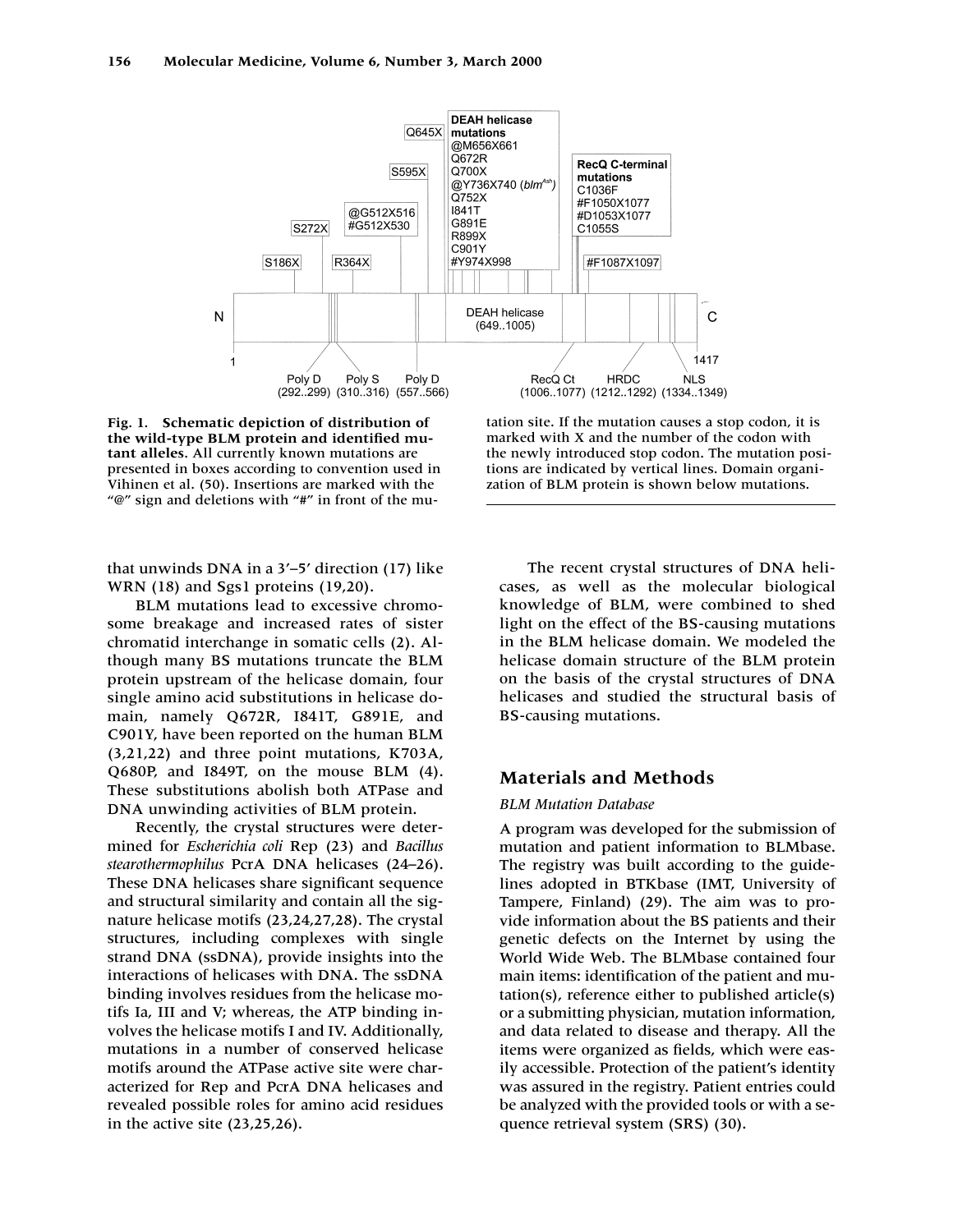The sequences of RecQ subfamily DNA helicases WRN (SWISS\_PROT: Q14191), BLM (P54132), RECQL (P46063), SGS1 (P35187), RecQ (P15043) and Rqh1(Q09811) were retrieved from sequence databases. Their sequence comparison information (3,4,10,15) was used to perform sequence alignment with Rep and PcrA DNA helicases. The crystal structures of Rep (PDB entry 1UAA) and PcrA DNA helicases (1PJR, 2PJR, 3PJR, 1QHG and 1 QHH) were structurally conserved on seven helicase domains with high sequence similarity.

The multiple sequence alignment was performed for the RecQ subfamily, Rep and PcrA helicases using Clustal W (31). The final alignment was achieved through manual adjustment, based on the conservation of the helicase motifs. The PcrA DNA helicase (3PJR) was used as the template for modeling, because of the information concerning ATP and DNA binding (26).

The interactive modeling and display were performed on Silicon Graphics OCTANE with InsightII program (Molecular Simulations, Inc., San Diego, CA). The conserved regions of the BLM protein were modeled based on the template protein. Sidechain rotamer library was used to model amino acid substitutions. Deletions and insertions were built up by searching the loop database derived from Protein Data Bank (PDB) files (32,33). The program Discover (Molecular Simulations, Inc.) was employed for model refinement. The initial model was optimized stepwise, with energy minimization using an Amber force field (University of California, San Francisco, CA). First, the loops with fixed and freed backbone were respectively minimized for 500 steps. Afterwards, 500 steps of minimization were performed on the whole model with constrained backbone, and then 800 steps with fixed  $C_{\alpha}$ atoms. The final model was checked for its quality using the program PROCHECK (University College, London, UK) (34).

## **Results**

#### *BLM Mutation Database*

All the reported BS-causing mutations (3,21,22, 35–38) were collected into a database called BLMbase. Currently, 32 mutation entries from 31 unrelated families showing 22 unique genotypes are listed. In addition to mutations, the registry contains information also about symptoms, age at diagnosis and various relevant parameters from the patient. The registry is constructed according to the concepts used in BTKbase, X-linked agammaglobulinemia (XLA) mutation registry (29) by using the MUTbase system (IMT, University of Tampere, Finland) (39). The BLMbase is freely accessible on the World Wide Web at http:// www.uta.fi/imt/bioinfo/BLMbase/. Researchers are encouraged to send their patient and mutation information to the registry. BLMbase provides additional information, such as alterations in restriction enzyme patterns due to mutations and mutation statistics. The reported mutations are scattered into several domains.

## *Sequence Alignment*

To understand the structural consequences of BS, the structure of the BLM helicase domain was modeled. The sequence alignment among the seven helicase domains of the RecQ DNA helicases and the candidate templates was based on the conservation of helicase motifs and was adjusted according to the secondary structure. The secondary structure of the BLM protein was predicted at Internet server Jpred (40,41). The secondary structure of Rep and PcrA DNA helicases was taken from PDBsum database (Research Collaboratory Structural Bioinformatics) (42) and is shown in Figure 2. The sequence alignment (Fig. 2) shows that the seven conserved helicase domains sequentially match each other. Furthermore, the distribution of the predicted secondary structural elements of the BLM protein was similar to that of the Rep and PcrA DNA helicases.

In the sequence alignment, there were three insertions of 4, 8, and 32 residues and six deletions of 7, 3, 77, 11, 215, and 6 residues, all of which were located in the variable loops on the surface of protein connecting neighboring secondary structures or subdomains. The insertion of 32 residues was not modeled due to its size. The deletion of 77 residues corresponded to the surface-located subdomain 1B, between residues 108 and 188 in PcrA helicase; whereas, the deletion of 215 residues included a quarter of the surface-exposed subdomain 2A, from residues 324 to 384 and the whole subdomain 2B, extending from residues 385 to 559.

## *Structural Model*

The helicase domain of the BLM protein was modeled on the basis of the PcrA core struc-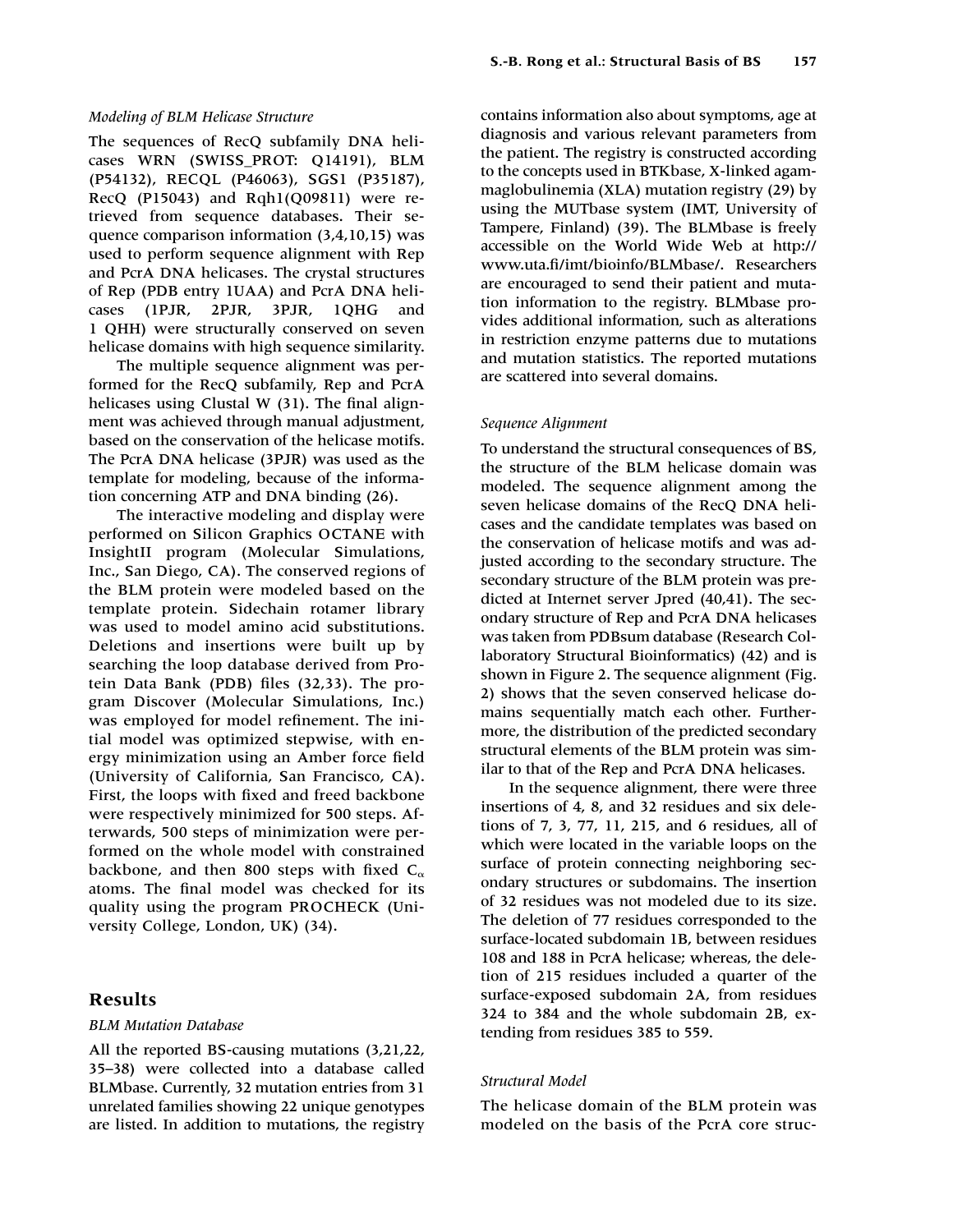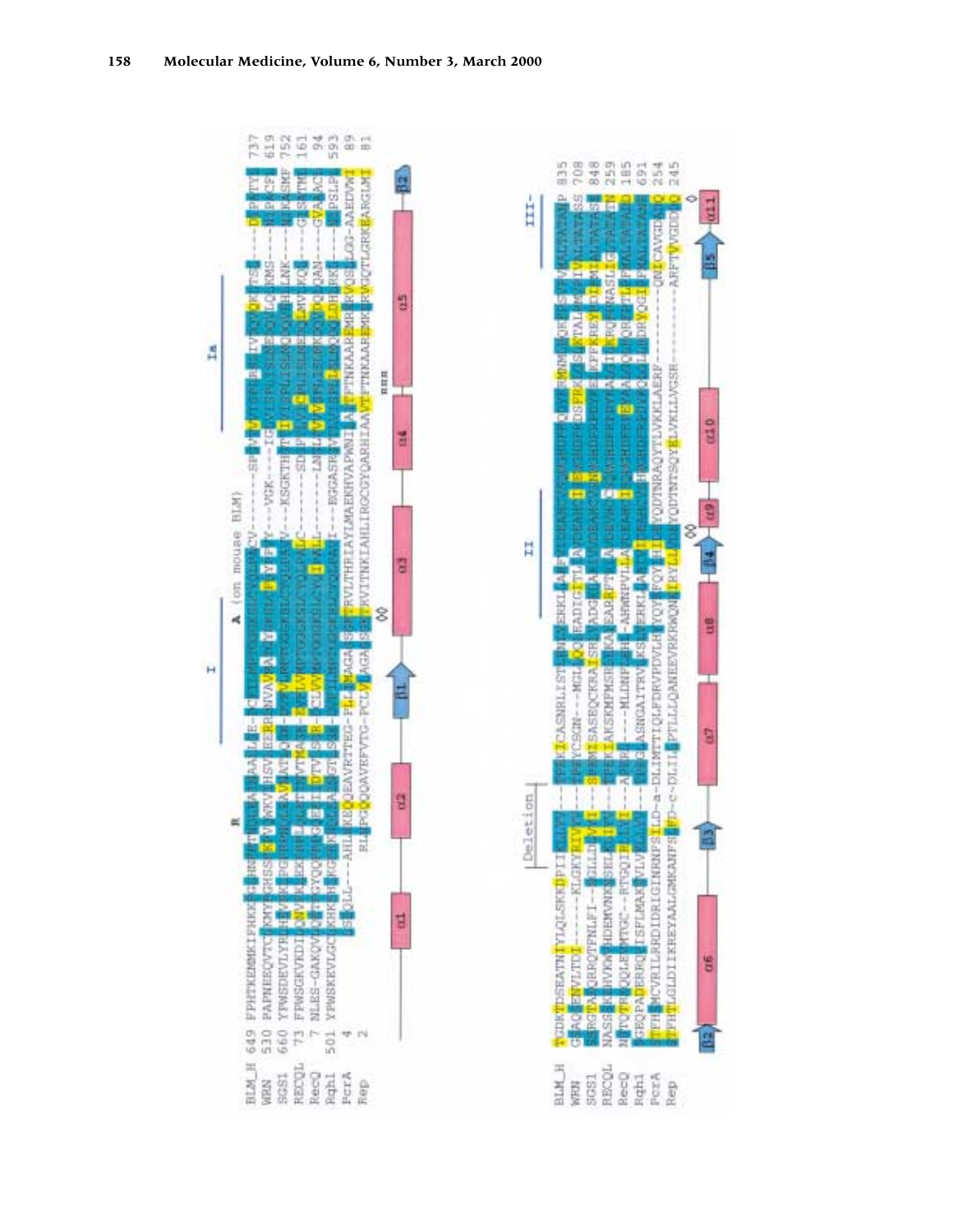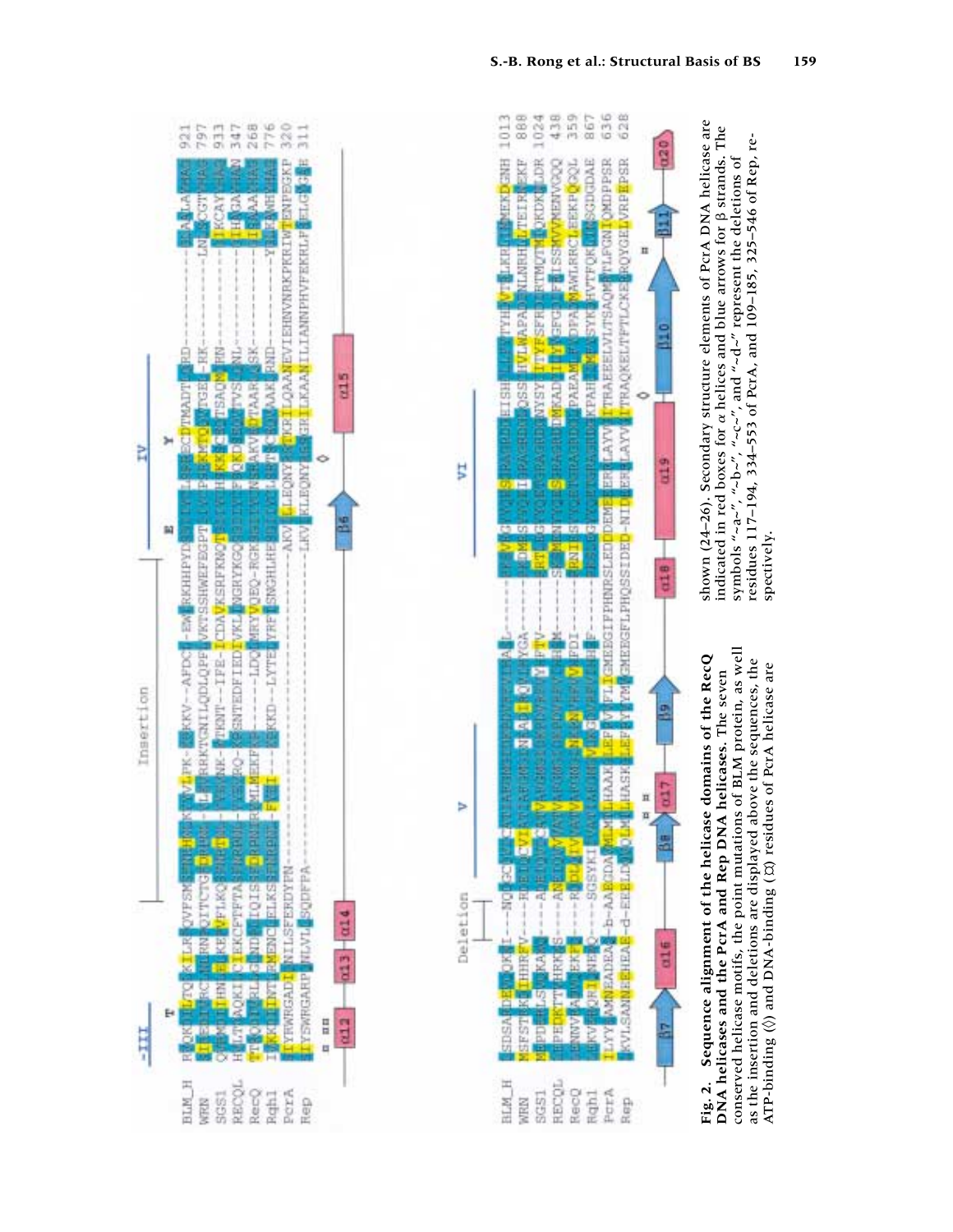ture, helicase domain. Figure 3A shows the modeled BLM protein from residues 655 to 1029, superimposed with the template protein residues 4 to 652. The PcrA helicase comprised four subdomains termed 1A, 1B, 2A and 2B; whereas, the BLM helicase domain model had only two subdomains, 1A and 2A. In the model, the seven helicase motifs were situated between the subdomains 1A and 2A. They formed the helicase core of the BLM protein (Fig. 3A,C-1), within which there

were one cavity and another surface-exposed cleft that could be occupied by ATP and ssDNA, respectively (23–27). The final model showed good Ramanchandran plot and geometric parameters.

There are one insertion of 32 residues and two deletions of 77 and 215 residues in the model, in addition to other minor insertions and deletions (Fig. 2). The large insertion was located outside of subdomain 1A; whereas, the deletions of 77 and 215 residues were corre-



**Fig. 3. Structural model of BLM helicase domain.** (A) Superimposition of ribbon diagrams of the template protein PcrA DNA helicase (3PJR) and the BLM helicase domain (yellow). The trace of the PcrA helicase from residues 4 to 652 and the structural model of the BLM protein from residues 655 to 1029 are shown. The PcrA DNA helicase is comprised of four subdomains 1A (magenta), 1B (green), 2A (red) and 2B (orange); whereas, the BLM model only contains subdomains 1A and 2A. (B) Electrostatic surface of the model with the same view as left. Negative potential is shown in red, positive potential in blue. The surface potential is negative over most of the surface except for the DNAbinding cleft. The docked ATP (green) is situated in the nucleotide-binding pocket between subdomains

1A and 2A. The merged DNA (yellow) with ribbon is located at the binding cleft with good complementarity. (C) Stereo diagram showing the structural model of the BLM helicase domain with the same view as above. (C-1) The seven conserved helicase motifs, I, Ia, II, III, IV, V and VI, are shown in blue, light blue, orange, magenta, red, white and green, respectively. The docked ATP is displayed in green. The nucleotide binding pocket is contributed by motifs I, II-IV and VI; whereas, the DNA binding cleft is formed by motifs Ia, III and V. (C-2) Secondary structure elements are indicated in red for  $\alpha$ -helices and blue for  $\beta$ -strands. The residues of BS-causing mutations are displayed with sidechains in green and residue K695, corresponding to mutation K703A on mouse BLM, is also displayed.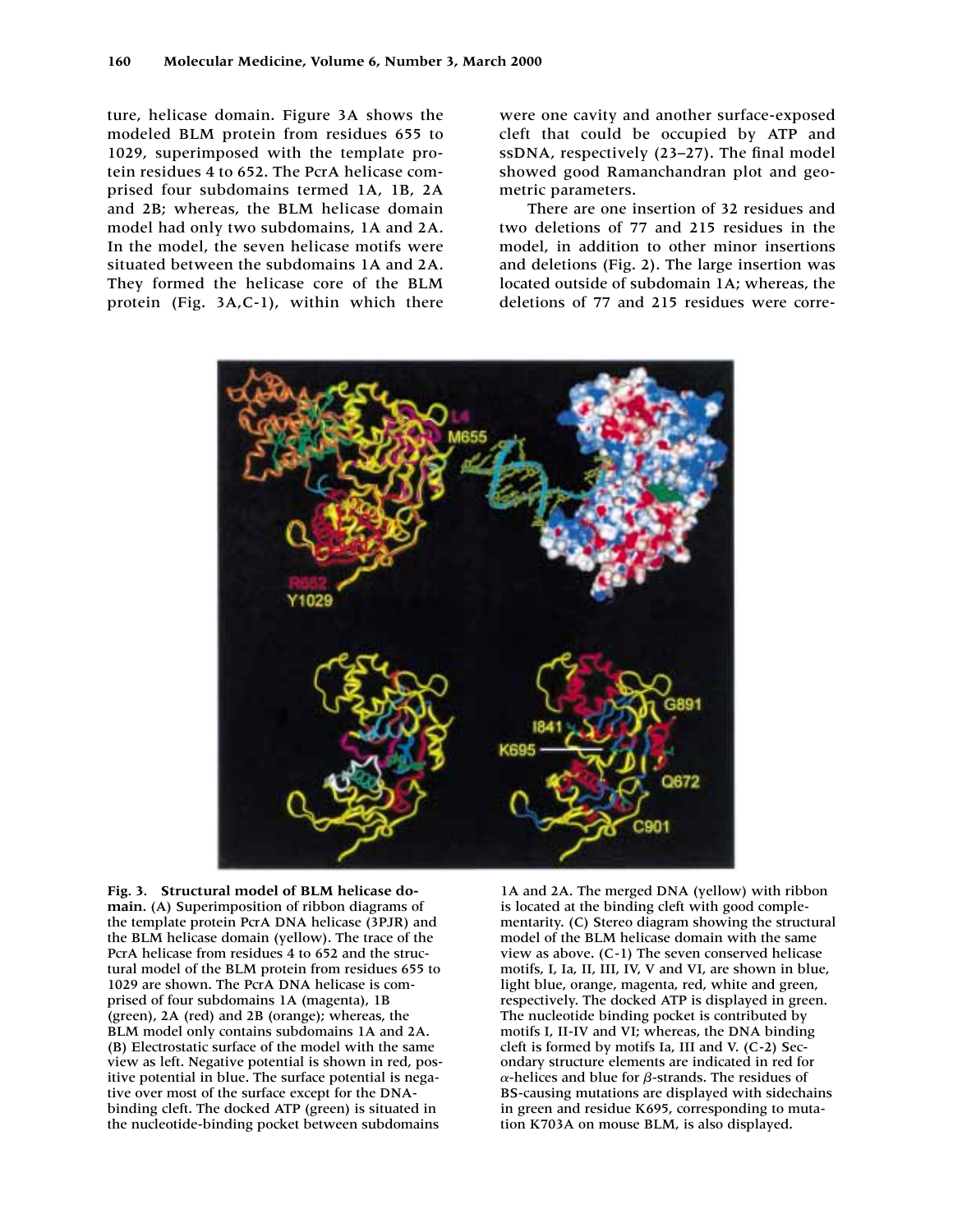sponding to the subdomain 1B and the subdomain 2B, plus a small surface-exposed segment of subdomain 2A, respectively. Whether or not and how will these big insertion and deletions influence the model of the BLM helicase domain? This question is important to the application of the model and can be analyzed by further comparing the model to the structure of PcrA helicases.

Rep and PcrA helicases had four subdomains 1A, 2A, 1B and 2B (Fig. 3A). The ATPbinding pocket was located between subdomains 1A and 2A and consisted of helicase motifs I, II–IV and VI. The major component of the DNA-binding site, surface-exposed residues from motifs Ia, III and V, was situated at the surface cleft between subdomains 1A and 2A; whereas, the subdomains 1B and 2B only formed the walls of the DNA-binding cleft and played a less important role (Figs. 3A, B). Obviously, the deletions of subdomains 1B, 2B and a small outside part of subdomain 2A did not influence the ATP binding. The deletion of subdomain 1B had little influence on the DNA binding, because the major part of the binding site was composed of subdomains 1A and 2A, while subdomain 1B was only a minor part of the DNA binding site. The insertion, which could not be modeled, did not affect ATP and DNA binding because of its surface location.

The BLM protein has been shown to form oligomeric structure (43). Because of the low resolution of the electron microscopy structure, we were not able to localize the modeled part of the protein into the electron micrograph.

### *Electrostatic Surface Potential*

The program Delphi (Molecular Simulations, Inc.) was applied to calculate the electrostatic potential for the model (Fig. 3B). The potential of the BLM helicase domain was highly negative over most of the surface with the exception of the cleft between subdomains 1A and 2A, suggesting that the cleft could be involved in DNA binding. The surface potential of PcrA helicase was similar in the cleft (24). The bound DNA substrate from PcrA (26) was merged into the BLM helicase model and exhibited good complementarity. The model and the docked ATP also had good complementarity, with both electrostatic and spatial aspects.

## **Discussion**

#### *Distribution of BLM Mutations*

The most common mutation in BS is delATCTGA/insTAGATTC at position 2281, known as  $blm<sup>Ash</sup>$  mutation (@Y736X740). It is very common (carrier frequency 1/104) in the Ashkenazi Jewish population (44). BLMbase contained 10 patients from the Ashkenazi Jewish population. Almost all the Ashkenazi Jews with BS were homozygous for the  $blm<sup>Ash</sup>$  mutation (45). The mutation descriptions of 22 unique alleles are presented in BLMbase. The numbers of individual mutation types for different alleles were 6 missense mutations, 8 nonsense mutations, 3 frameshift insertions and 5 frameshift deletions. All the currently known BS-causing missense mutations are in the DEAH helicase or RecQCt domains. Seven nonsense or frameshift mutations led to stop codon and premature termination before the end of DEAH helicase domain. Two patients were heterozygous for BLM mutations. One patient had 1bp insertion (1610insA), causing frameshift and stop codon in amino acid 516 in one allele (@G512X516) and a nonsense mutation in the other allele (Q752X). The other patient had a  $blm<sup>Ash</sup>$  mutation in one allele and a 1bp deletion (3233delT), causing frameshift and stop codon at the amino acid 1077. One frameshift deletion led to stop codon after RecQCt domain at the amino acid 1097. Lu et al. found that helicase domain may retain its DNA helicase activity when the C-terminus is truncated downstream of the helicase domain of SGS1, the BLM protein homolog in yeast (19,46).

In addition to BLMbase, there is another database of BLM-causing mutations. Dr. James L. German maintains an other database called the Bloom Syndrome Registry (35,47,48) that is not publicly available.

### *Residues Involved in DNA Binding*

The structures of Rep and PcrA helicases free and bound to ssDNA (24–26) clearly showed that the motifs Ia, III and V contained amino acids contacting ssDNA (Fig. 2). Because the BLM helicase motifs sequentially and structurally match those of Rep and PcrA helicases, we infer that the DNA-binding site of BLM protein is located mainly in the motifs Ia, III and V. These motifs form the surface-exposed DNA-binding cleft between subdomains 1A and 2A (Fig. 3B). In the model, the residues L716 and R717 in motif Ia; Q838, D840 and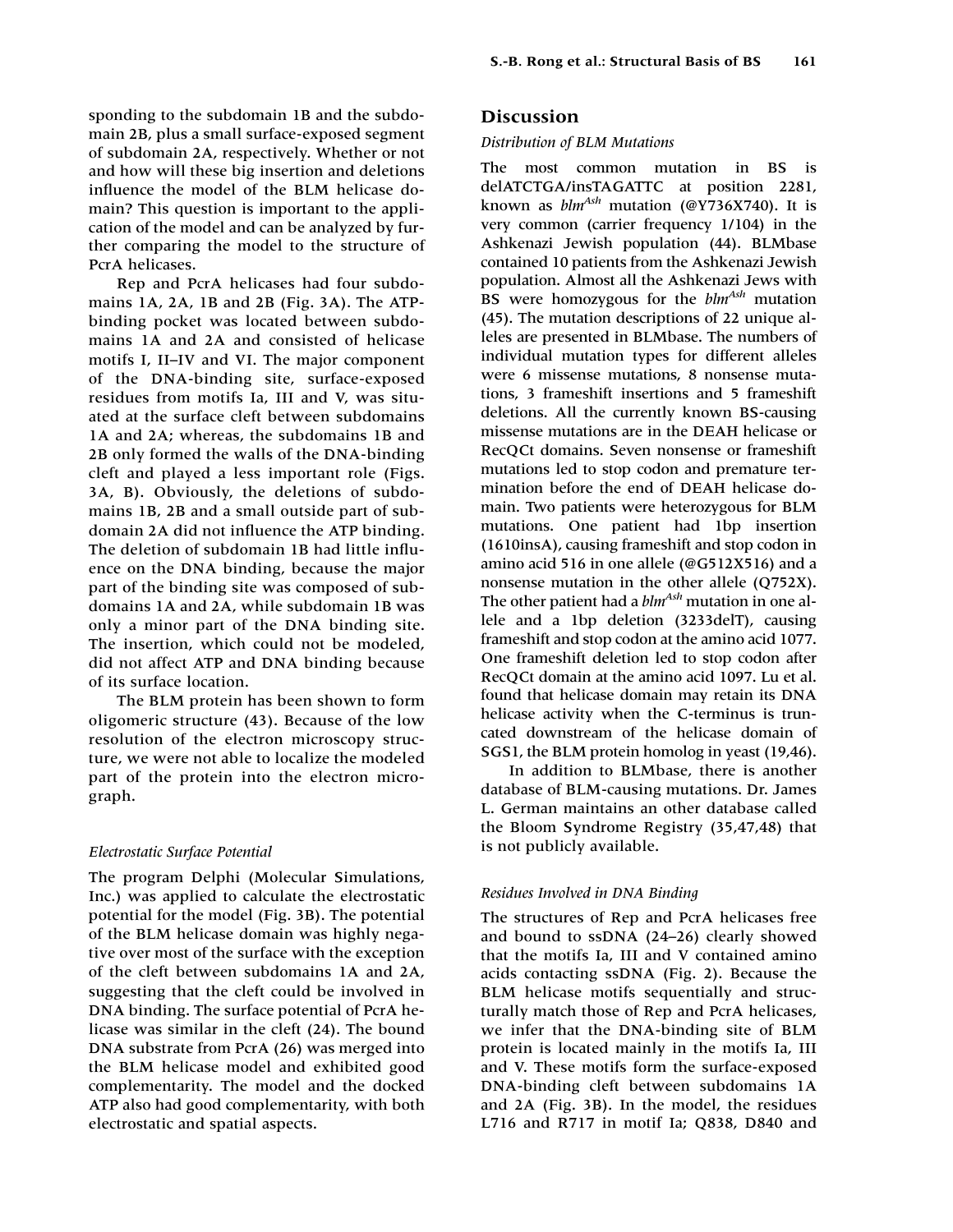I841 in motif III; as well as T946 and A948 in motif V are corresponding to the DNA-binding residues in Rep and PcrA helicases (Fig. 2). Further evidence is provided that the mutation I841T in human BLM and the corresponding substitution I849T in mouse BLM (3,4) impair the helicase and associated ATPase activities.

## *Nucleotide Binding Site*

The ATP-binding residues (Fig. 2) of the Rep and PcrA helicases have been confirmed biochemically and structurally (25,26). The corresponding residues in BLM protein, K695 and S696 in motif I, D795, and E796 in motif II, P835 in motif III, R899 in motif IV and S987 in motif VI, are thought to be ATP-binding residues. In the model, the motifs I, II–IV and VI are situated between subdomains 1A and 2A and form a pocket accommodated by nucleotide molecule (Fig. 3B,C-1). Based on the interaction mechanism of Rep and PcrA helicases with the nucleotide molecule (23–26), we further suggest that K695 and D795 are involved in coordinating  $Mg^{2+}$ ; whereas, S696 and E796 might play a catalytic role for ATP hydrolysis. Such a suggestion is supported by the observation that the point mutation K703A in mouse BLM, homologous to K695 in human BLM, abolished both ATPase and DNA-helicase activities (4). Moreover, the mutation K196H in motif I of yeast SUG1, corresponding to K703 of mouse BLM and K695 of human BLM, had no detectable helicase or ATPase activity (49).

### *Structural Basis of BS*

Four point mutations, Q672R, I841T, G891E and C901Y, have been identified in the human BLM helicase domain (3,15) (Figs. 2 and 3C-2). These mutations are at the conserved positions and abolish both helicase and ATPase activities.

The mutation I841T, homologous to I849T of the mouse BLM protein, is situated at the end of motif III (Figs. 2 and 3C-1). I841 is surrounded by a cluster of charged residues, including R836, Q838, K839, D840 and Q844, which correspond to a cluster of ssDNAbinding residues Y248, W250 and R251 of Rep DNA helicase, forming hydrogen-binding interactions (23). The mutation I841T might affect the local electrostatics due to change from a hydrophobic residue to a hydrophilic amino acid. The substitution presumbly interferes with the hydrogen-binding interactions.

The mutations G891E and C901Y appear at the beginning and middle of motif IV, respectively (Figs. 2 and 3). Between G891 and C901, R899 corresponds to the ATP-contacting R287 of PcrA helicase (25,26). The mutations G891E and C901Y could lead to electrostatic and spatial changes of ATP-binding pocket and probably disturb the local structure.

The mutation Q672R appears at the beginning of  $\alpha$ -helix 2 (Figs. 2 and 3C-2). The residue Q672, together with its neighboring negatively charged residues N671, E674 and N677, could form a part of the wall of the ATPbinding pocket. These residues correspond to a cluster of negatively charged residues, N13, E15, Q16, Q17 and E18, in the PcrA helicase (25,26). The mutation leads to major electrostatic change at the position 672, which presumably interferes with the orientation of ATP in the binding pocket and weakens its interactions with the BLM protein.

In addition, the mutation K703A on the mouse BLM protein is positionally homologous to K695 of the human BLM (Figs. 2 and 3C-2). The residue K703 corresponds to the conserved catalytic K37 of PcrA helicase, in which K37A mutation impaired helicase and ATPase activities (25,26). The mutation K703A removes the charged sidechain, alters electrostatics and could eliminate the binding interaction. Furthermore, T38 in the PcrA helicase has been confirmed by mutation to play an important role during catalytic process (25). Thus, S704 in the mouse BLM or S696 in the human BLM should cause BS when mutated.

In summary, the mutations in the BLM helicase domain sharply decrease the helicase and ATPase activities, presumably by weakening interactions with DNA or ATP or by affecting the protein fold. In addition, we can further infer, based on other ATP-binding residues of PcrA helicase and their mutants (24–26), that there could be BS if D795 and E796 in motif II and N834 in motif III were mutated.

## **Acknowledgments**

The financial support from the European Union (BioMed 2 PL 963007 and BioTech BIO4- CT98-0142), Sigrid Juselius Foundation, the Medical Research Fund of Tampere University Hospital and National Technology Agency of Finland is gratefully acknowledged.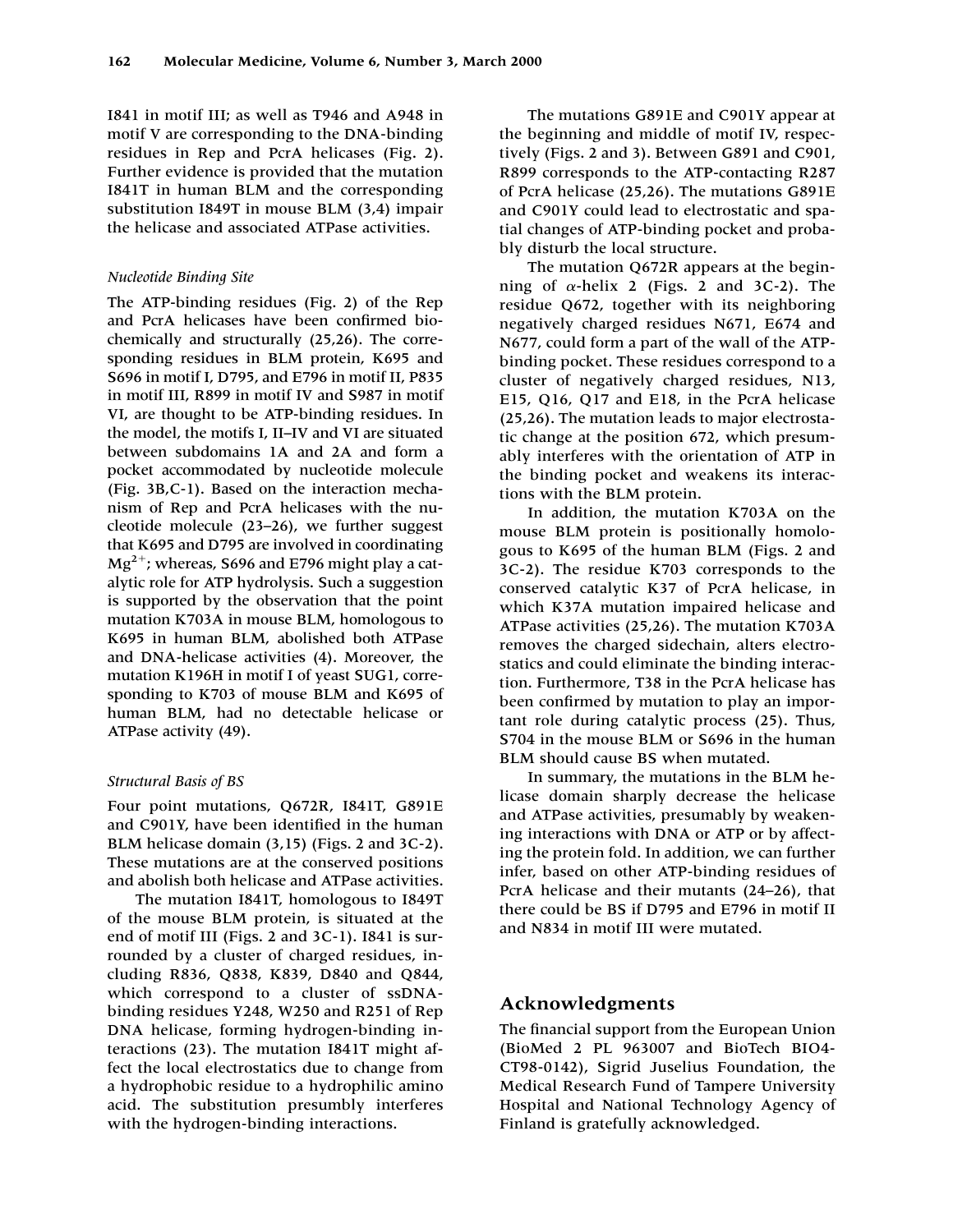## **References**

- 1. German J. (1974) Bloom's syndrome. II. In: German J (ed.) *Chromosomes and Cancer.* John Wiley & Sons, New Yok, pp. 601–617.
- 2. German J. (1993) Bloom syndrome: a Mendelian prototype of somatic mutational disease. *Medicine* **72:** 393–406.
- 3. Ellis NA, Groden J, Ye TZ, et al. (1995) The Bloom's syndrome gene product is homologous to RecQ helicases. *Cell* **83:** 655–666.
- 4. Bahr A, De Graeve F, Kedinger C, Chatton B. (1998) Point mutations causing Bloom's syndrome abolish ATPase and DNA helicase activities of the BLM protein. *Oncogene* **17:** 2565–2571.
- 5. Morozov V, Mushegian AR, Koonin EV, Bork P. (1997) A putative nucleic acid-binding domain in Bloom's and Werner's syndrome helicases. *Trends Biochem. Sci.* **22:** 417–418.
- 6. Kaneko H, Orii KO, Matsui E, et al. (1997) BLM (the causative gene of Bloom syndrome) protein translocation into the nucleus by a nuclear localization signal. *Biochem. Biophys. Res. Commun.* **240:** 348–353.
- 7. Hanada K, Ukita T, Kohno Y, Saito K, Kato J, Ikeda H. (1997) RecQ DNA helicase is a suppressor of illegitimate recombination in *Escherichia coli. Proc. Natl. Acad. Sci. U.S.A.* **94:** 3860–3865.
- 8. Gangloff S, McDonald JP, Bendixen C, Arthur L, Rothstein R. (1994) The yeast type I topoisomerase Top3 interacts with Sgs1, a DNA helicase homolog: a potential eukaryotic reverse gyrase. *Mol. Cell Biol.* **14:** 8391–8398.
- 9. Watt PM, Louis EJ, Borts RH, Hickson ID. (1995) Sgs1: a eukaryotic homolog of *E. coli* RecQ that interacts with topoisomerase II in vivo and is required for faithful chromosome segregation. *Cell* **81:** 253–260.
- 10. Stewart E, Chapman CR, Al-Khodairy F, Carr AM, Enoch T. (1997) *rqh1*+, a fission yeast gene related to the Bloom's and Werner's syndrome genes, is required for reversible S phase arrest. *EMBO J*. **16:** 2682–2692.
- 11. Seki M, Miyazawa H, Tada S, et al. (1994) Molecular cloning of cDNA encoding human DNA helicase Q1 which has homology to *Escherichia coli* Rec Q helicase and localization of the gene at chromosome 12p12. *Nucleic Acids Res.* **22:** 4566–4573.
- 12. Puranam KL, Blackshear PJ. (1994) Cloning and characterization of RECQL, a potential human homologue of the *Escherichia coli* DNA helicase RecQ. *J. Biol. Chem.* **269:** 29838–29845.
- 13. Yu CE, Oshima J, Fu YH, et al. (1996) Positional cloning of the Werner's syndrome gene. *Science* **272:** 258–262.
- 14. Lohman TM, Bjornson KP. (1996) Mechanisms of helicase-catalyzed DNA unwinding. *Annu. Rev. Biochem.* **65:** 169–214.
- 15. Ellis NA. (1997) DNA helicases in inherited human disorders. *Curr. Opin. Genet. Dev.* **7:** 354–363.
- 16. Gorbalenya AE, Koonin EV, Donchenko AP, Blinov VM. (1989) Two related superfamilies of putative helicases involved in replication, recombination, repair and expression of DNA and RNA genomes. *Nucleic Acids Res.* **17:** 4713–4730.
- 17. Karow JK, Chakraverty RK, Hickson ID. (1997) The Bloom's syndrome gene product is a 3'–5' DNA helicase. *J. Biol. Chem.* **272:** 30611–30614.
- 18. Gray MD, Shen JC, Kamath-Loeb AS, et al. (1997) The Werner syndrome protein is a DNA helicase. *Nat. Genet.* **17:** 100–103.
- 19. Lu J, Mullen JR, Brill SJ, Kleff S, Romeo AM, Sternglanz R. (1996) Human homologues of yeast helicase. *Nature* **383:** 678–679.
- 20. Bennett RJ, Sharp JA, Wang JC. (1998) Purification and characterization of the Sgs1 DNA helicase activity of Saccharomyces cerevisiae. *J. Biol. Chem.* **273:** 9644–9650.
- 21. Foucault F, Vaury C, Barakat A, et al. (1997) Characterization of a new BLM mutation associated with a topoisomerase II alpha defect in a patient with Bloom's syndrome. *Hum. Mol. Genet.* **6:** 1427–1434.
- 22. Ellis NA, Ciocci S, Ye T, Neff N, German J. (1997) Mutational analysis of the BLM gene in non-Ashkenazi-Jewish persons with Bloom's syndrome. *Am. J. Hum. Genet.* **61 supplement:** A332.
- 23. Korolev S, Hsieh J, Gauss GH, Lohman TM, Waksman G. (1997) Major domain swiveling revealed by the crystal structures of complexes of *E. coli* Rep helicase bound to single-stranded DNA and ADP. *Cell* **90:** 635–647.
- 24. Subramanya HS, Bird LE, Brannigan JA, Wigley DB. (1996) Crystal structure of a DExx box DNA helicase. *Nature* **384:** 379–383.
- 25. Soultanas P, Dillingham MS, Velankar SS, Wigley DB. (1999) DNA binding mediates conformational changes and metal ion coordination in the active site of PcrA helicase. *J. Mol. Biol.* **290:** 137–148.
- 26. Velankar SS, Soultanas P, Dillingham MS, Subramanya HS, Wigley DB. (1999) Crystal structures of complexes of PcrA DNA helicase with a DNA substrate indicate an inchworm mechanism. *Cell* **97:** 75–84.
- 27. Gorbalenya AE, Koonin EV. (1993) Helicase: amino acid sequence comparisons and structure-function relationships. *Curr. Opin. Struct. Biol.* **3:** 419–429.
- 28. Bird LE, Brannigan JA, Subramanya HS, Wigley DB. (1998) Characterisation of *Bacillus stearothermophilus* PcrA helicase: evidence against an active rolling mechanism. *Nucleic Acids Res.* **26:** 2686–2693.
- 29. Vihinen M, Kwan SP, Lester T, et al. (1999) Mutations of the human BTK gene coding for bruton tyrosine kinase in X-linked agammaglobulinemia. *Hum. Mutat.* **13:** 280–285.